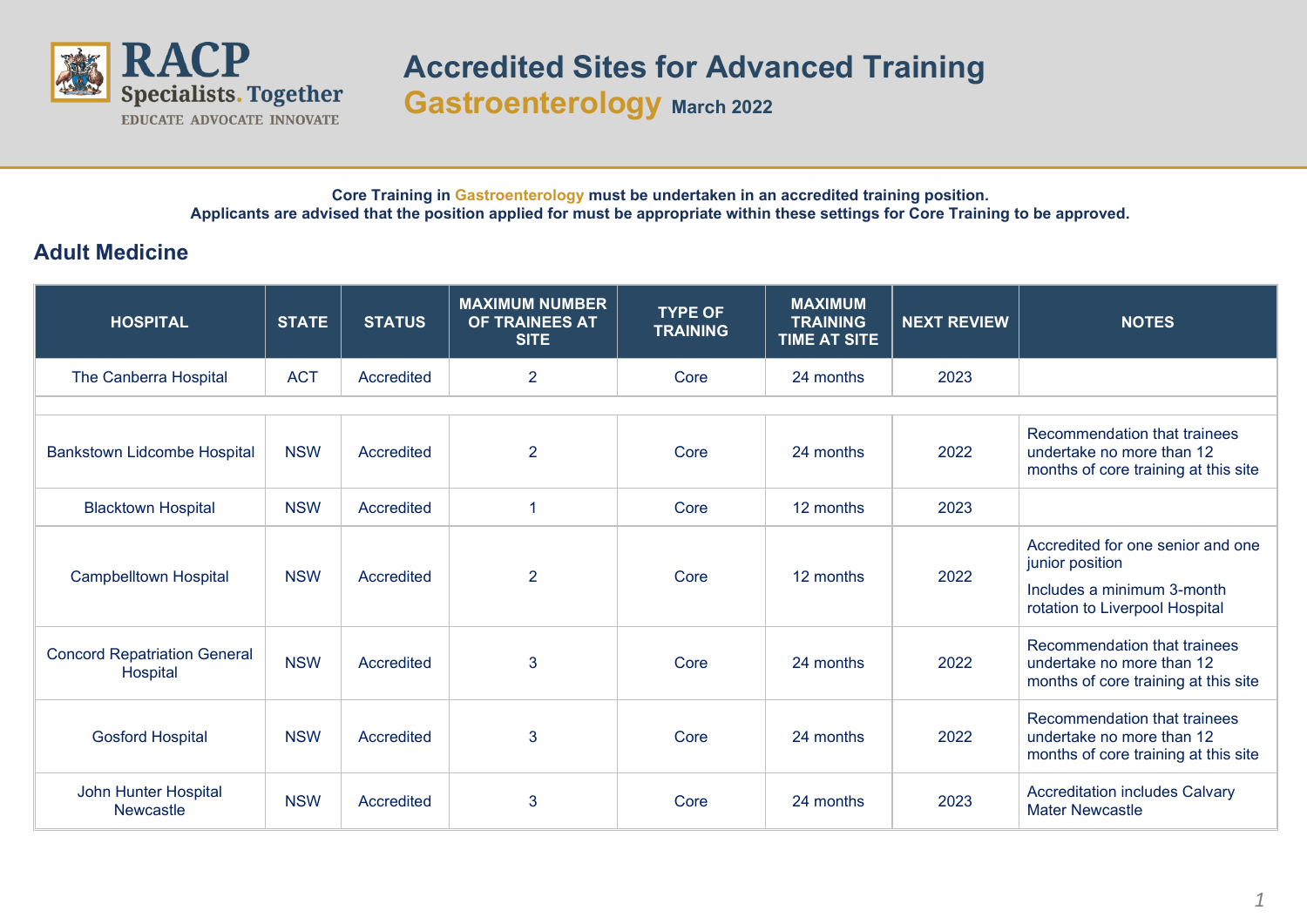|                                     |            |                   |                |               |           |      | Recommendation that trainees<br>undertake no more than 12<br>months of core training at this site                      |
|-------------------------------------|------------|-------------------|----------------|---------------|-----------|------|------------------------------------------------------------------------------------------------------------------------|
| <b>Lismore Base Hospital</b>        | <b>NSW</b> | <b>Accredited</b> | 1              | Core/Non-core | 12 months | 2022 | Accredited for maximum 6 months<br>of core training<br>Recommendation that trainees<br>spend 6 months at this site and |
|                                     |            |                   |                |               |           |      | rotate to Port Macquarie Base<br>Hospital                                                                              |
| <b>Liverpool Hospital</b>           | <b>NSW</b> | Accredited        | 3              | Core          | 24 months | 2022 | Recommendation that trainees<br>undertake no more than 12<br>months of core training at this site                      |
| <b>Nepean Hospital</b>              | <b>NSW</b> | <b>Accredited</b> | $\overline{2}$ | Core          | 24 months | 2022 | Recommendation that trainees<br>undertake no more than 12<br>months of core training at this site                      |
|                                     |            |                   |                |               |           |      | Accredited for maximum 6 months<br>of core training                                                                    |
| Port Macquarie Base Hospital        | <b>NSW</b> | Accredited        | 1              | Core/Non-core | 12 months | 2022 | Recommendation that trainees<br>spend 6 months at this site and<br>rotate to Lismore Base Hospital                     |
| <b>Prince of Wales Hospital</b>     | <b>NSW</b> | Accredited        | $\overline{2}$ | Core          | 24 months | 2022 | Recommendation that trainees<br>undertake no more than 12<br>months of core training at this site                      |
| Royal North Shore Hospital          | <b>NSW</b> | Accredited        | $\overline{2}$ | Core          | 24 months | 2022 | Recommendation that trainees<br>undertake no more than 12<br>months of core training at this site                      |
| <b>Royal Prince Alfred Hospital</b> | <b>NSW</b> | Conditional       | 4              | Core          | 12 months | 2022 |                                                                                                                        |
| <b>St George Hospital</b>           | <b>NSW</b> | <b>Accredited</b> | 3              | Core          | 24 months | 2022 | Recommendation that trainees<br>undertake no more than 12<br>months of core training at this site                      |
| St Vincent's Hospital               | <b>NSW</b> | Accredited        | $\overline{2}$ | Core          | 24 months | 2023 | Recommendation that trainees<br>undertake no more than 12<br>months of core training at this site                      |
| <b>Sutherland Hospital</b>          | <b>NSW</b> | Accredited        | 1              | Core          | 12 months | 2022 | Accredited for maximum 12<br>months of core training, to be                                                            |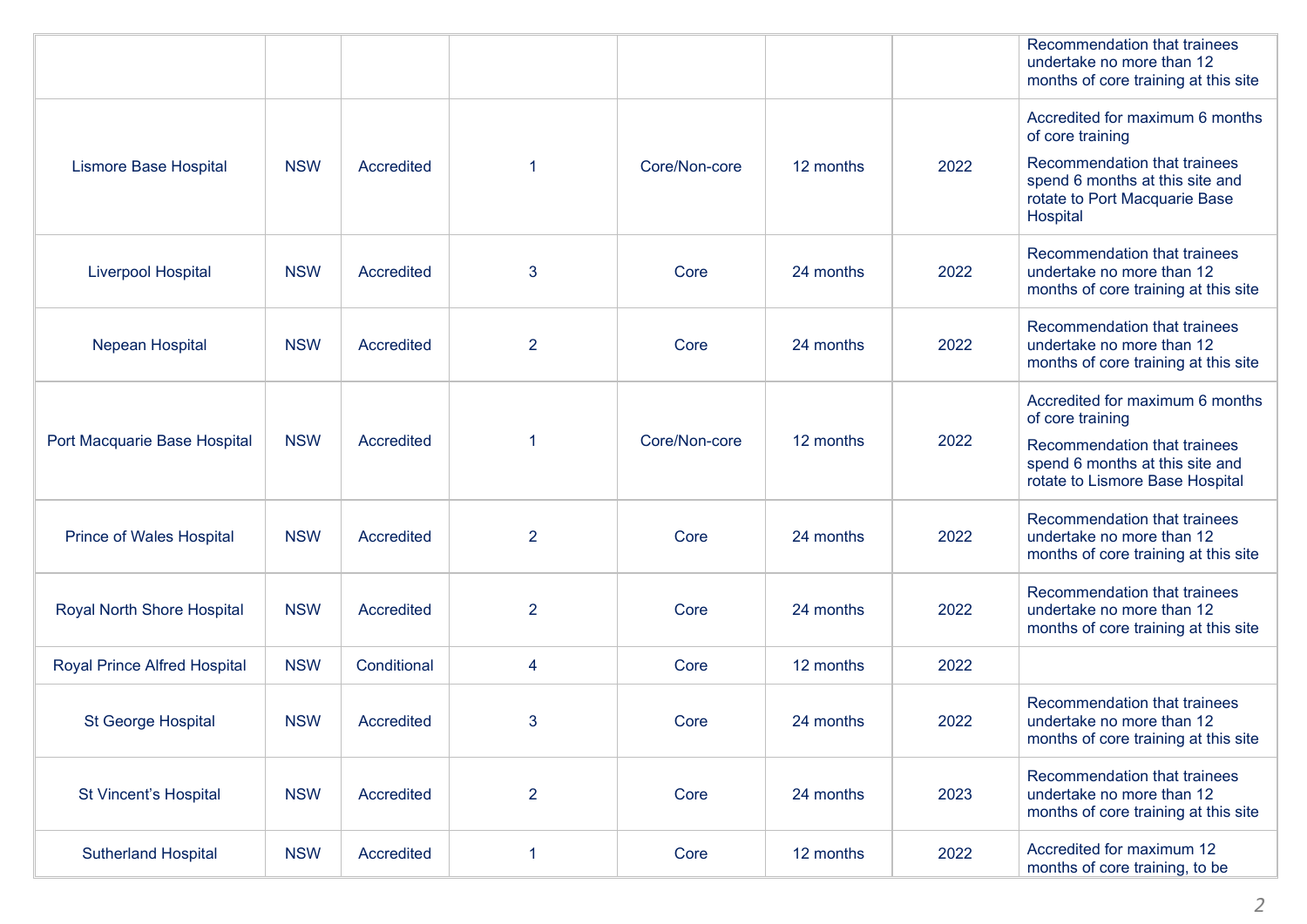|                                              |            |             |                |      |           |      | undertaken as two non-<br>consecutive 6-month blocks as<br>rotation from St George Hospital                                                                      |
|----------------------------------------------|------------|-------------|----------------|------|-----------|------|------------------------------------------------------------------------------------------------------------------------------------------------------------------|
| <b>Westmead Hospital</b>                     | <b>NSW</b> | Accredited  | 5              | Core | 24 months | 2022 | Includes a 4-month rotation to<br><b>Blacktown Hospital</b><br>Recommendation that trainees<br>undertake no more than 12<br>months of core training at this site |
| <b>Wollongong Hospital</b>                   | <b>NSW</b> | Accredited  | $\overline{2}$ | Core | 24 months | 2023 | Recommendation that trainees<br>undertake no more than 12<br>months of core training at this site                                                                |
|                                              |            |             |                |      |           |      |                                                                                                                                                                  |
| <b>Cairns Hospital</b>                       | <b>QLD</b> | Accredited  | $\mathbf{1}$   | Core | 12 months | 2022 |                                                                                                                                                                  |
| <b>Gold Coast University Hospital</b>        | <b>QLD</b> | Accredited  | $\overline{2}$ | Core | 12 months | 2022 |                                                                                                                                                                  |
| Logan Hospital                               | <b>QLD</b> | Accredited  | 1              | Core | 12 months | 2022 |                                                                                                                                                                  |
| <b>Mater Hospital Brisbane</b>               | <b>QLD</b> | Accredited  | 1              | Core | 12 months | 2022 |                                                                                                                                                                  |
| <b>Prince Charles Hospital</b>               | <b>QLD</b> | Accredited  | -1             | Core | 12 months | 2022 |                                                                                                                                                                  |
| Princess Alexandra Hospital                  | <b>QLD</b> | Accredited  | 3              | Core | 12 months | 2023 |                                                                                                                                                                  |
| Redcliffe Hospital                           | <b>QLD</b> | Conditional | $\mathbf{1}$   | Core | 6 months  | 2022 |                                                                                                                                                                  |
| Royal Brisbane and Women's<br>Hospital       | <b>QLD</b> | Accredited  | 3              | Core | 24 months | 2023 | Recommendation that trainees<br>undertake no more than 12<br>months of core training at this site                                                                |
| <b>Sunshine Coast University</b><br>Hospital | <b>QLD</b> | Conditional | $\overline{2}$ | Core | 12 months | 2022 |                                                                                                                                                                  |
| <b>Townsville Hospital</b>                   | <b>QLD</b> | Accredited  | $\overline{2}$ | Core | 12 months | 2022 |                                                                                                                                                                  |
|                                              |            |             |                |      |           |      |                                                                                                                                                                  |
| <b>Flinders Medical Centre</b>               | <b>SA</b>  | Accredited  | 3              | Core | 24 months | 2022 | Recommendation that trainees<br>undertake no more than 12<br>months of core training at this site                                                                |
| <b>Lyell McEwin Health Service</b>           | <b>SA</b>  | Accredited  | $\mathbf{1}$   | Core | 12 months | 2022 |                                                                                                                                                                  |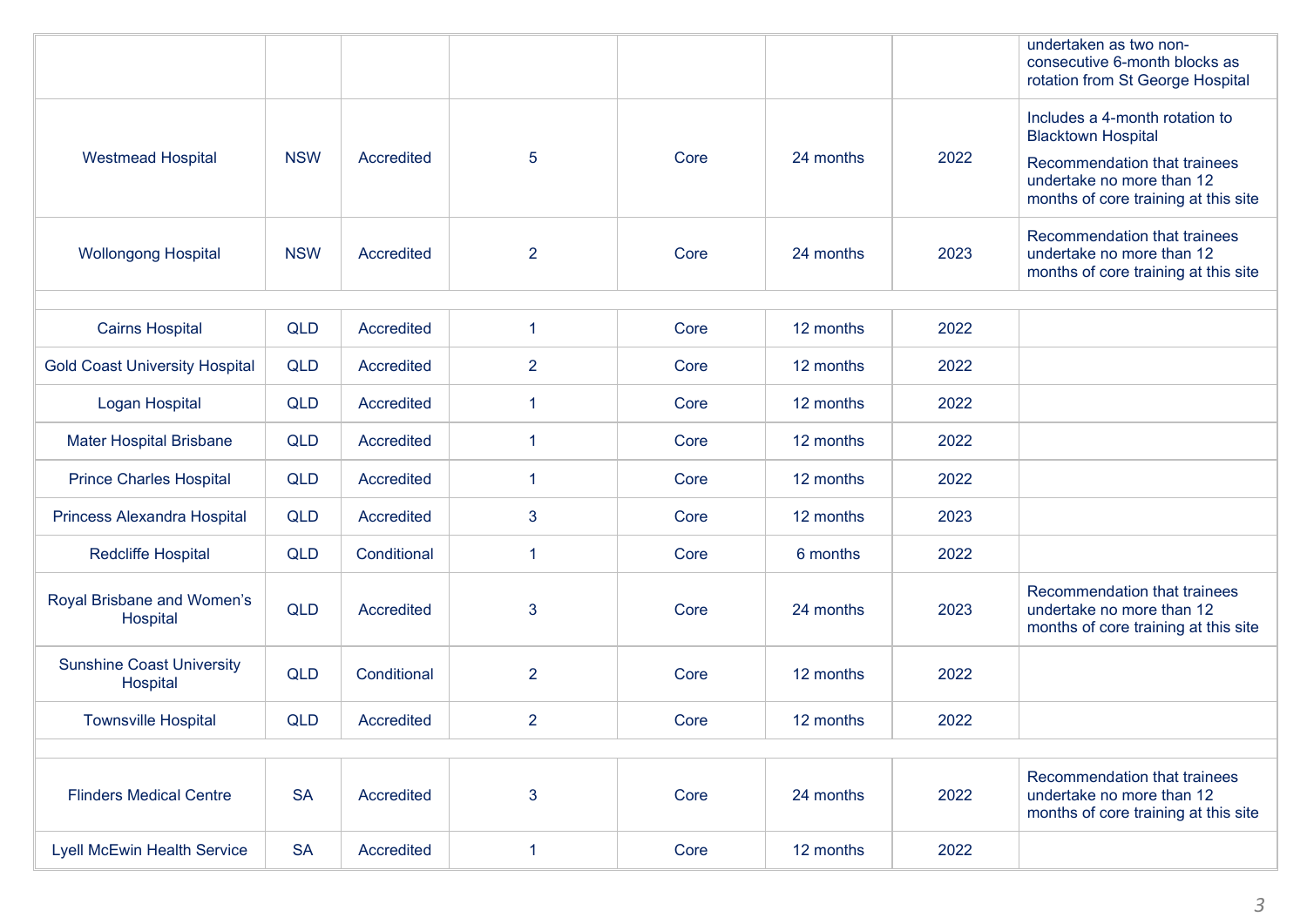| Queen Elizabeth Hospital                        | <b>SA</b>  | Accredited  | 3              | Core | 24 months | 2022 | Recommendation that trainees<br>undertake no more than 12<br>months of core training at this site |
|-------------------------------------------------|------------|-------------|----------------|------|-----------|------|---------------------------------------------------------------------------------------------------|
| Royal Adelaide Hospital                         | <b>SA</b>  | Accredited  | 4              | Core | 24 months | 2022 |                                                                                                   |
| South Australia Liver<br><b>Transplant Unit</b> | <b>SA</b>  | Accredited  |                | Core | 6 months  | 2022 | Accredited as a rotation site from<br><b>Flinders Medical Centre</b>                              |
|                                                 |            |             |                |      |           |      |                                                                                                   |
| <b>Launceston General Hospital</b>              | <b>TAS</b> | Accredited  | $\mathbf{1}$   | Core | 12 months | 2022 |                                                                                                   |
| <b>Royal Hobart Hospital</b>                    | <b>TAS</b> | Accredited  | 1              | Core | 12 months | 2022 |                                                                                                   |
|                                                 |            |             |                |      |           |      |                                                                                                   |
| <b>Alfred Hospital</b>                          | <b>VIC</b> | Accredited  | 3              | Core | 24 months | 2022 | Recommendation that trainees<br>undertake no more than 12<br>months of core training at this site |
| <b>Austin Health</b>                            | <b>VIC</b> | Accredited  | 4              | Core | 24 months | 2022 | Recommendation that trainees<br>undertake no more than 12<br>months of core training at this site |
| <b>Box Hill Hospital</b>                        | <b>VIC</b> | Accredited  | $\overline{2}$ | Core | 24 months | 2022 | Includes rotation to Maroondah<br>Hospital                                                        |
| <b>Frankston Hospital</b>                       | <b>VIC</b> | Conditional | $\mathbf{1}$   | Core | 12 months | 2022 |                                                                                                   |
| <b>University Hospital Geelong</b>              | <b>VIC</b> | Accredited  | $\overline{2}$ | Core | 12 months | 2023 |                                                                                                   |
| <b>Monash Medical Centre</b>                    | <b>VIC</b> | Provisional | $6\phantom{1}$ | Core | 24 months | 2022 |                                                                                                   |
| <b>Maroondah Hospital</b>                       | <b>VIC</b> | Accredited  |                | Core | 12 months | 2022 | Accredited as a rotation site from<br>Box Hill Hospital for a junior<br>position                  |
| Royal Melbourne Hospital                        | <b>VIC</b> | Accredited  | $\overline{2}$ | Core | 24 months | 2024 | Recommendation that trainees<br>undertake no more than 12<br>months of core training at this site |
| St Vincent's Hospital                           | <b>VIC</b> | Accredited  | $\overline{2}$ | Core | 24 months | 2023 | Recommendation that trainees<br>undertake no more than 12<br>months of core training at this site |
| The Northern Hospital                           | <b>VIC</b> | Provisional | $\overline{2}$ | Core | 12 months | 2022 |                                                                                                   |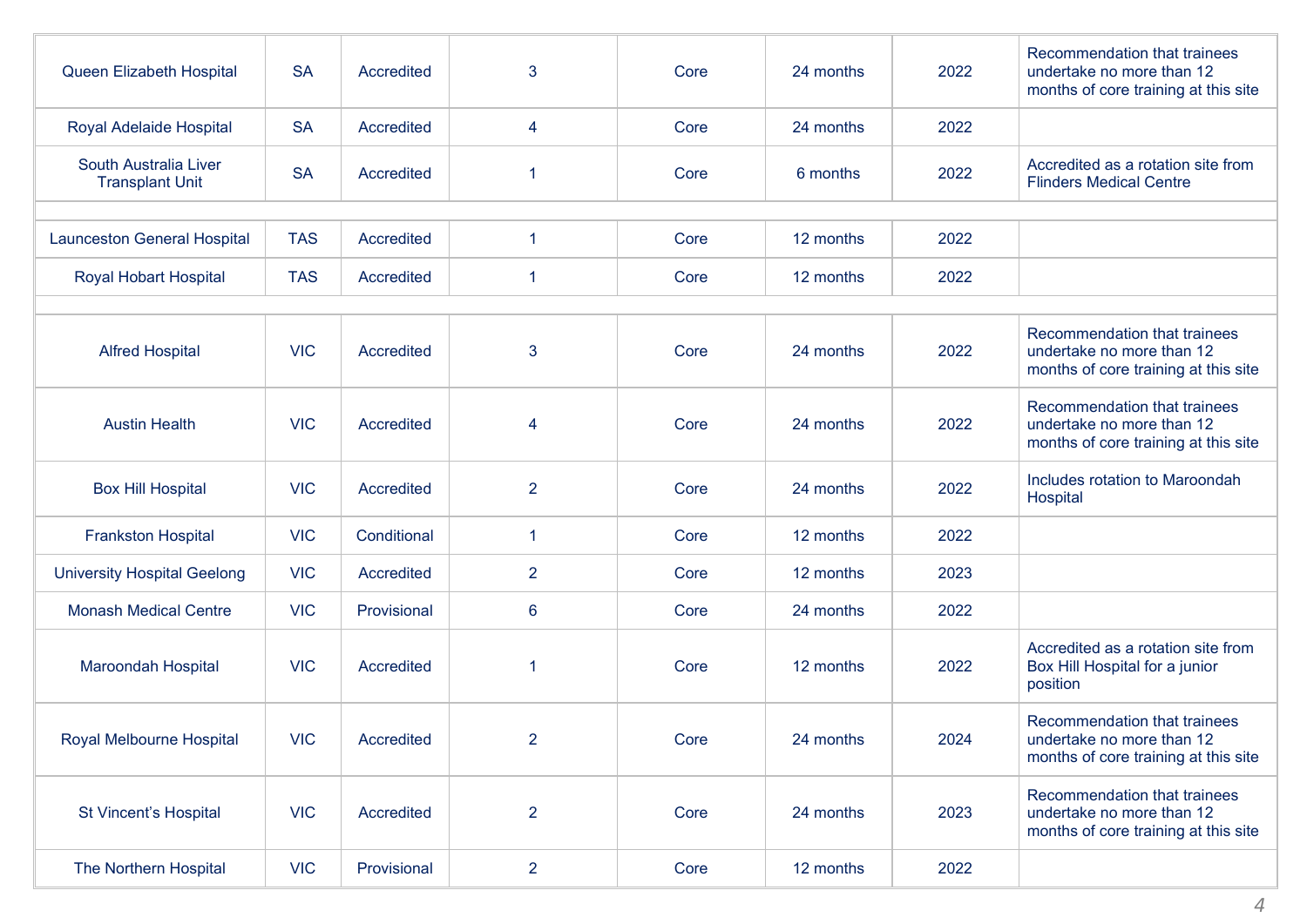| Western Health                | <b>VIC</b> | Accredited | 3              | Core | 24 months | 2022 | Accredited as a training network,<br>includes Footscray Hospital,<br><b>Sunshine Hospital and Sunbury</b><br>Hospital<br>Recommendation that trainees<br>undertake no more than 12<br>months of core training at this site |
|-------------------------------|------------|------------|----------------|------|-----------|------|----------------------------------------------------------------------------------------------------------------------------------------------------------------------------------------------------------------------------|
|                               |            |            |                |      |           |      |                                                                                                                                                                                                                            |
| <b>Royal Perth Hospital</b>   | <b>WA</b>  | Accredited | $\overline{2}$ | Core | 12 months | 2023 | Accredited as a part of the WA GI<br>training program                                                                                                                                                                      |
| Sir Charles Gairdner Hospital | <b>WA</b>  | Accredited | 4              | Core | 24 months | 2022 | Accredited as a part of the WA GI<br>training program                                                                                                                                                                      |
| <b>Fiona Stanley Hospital</b> | <b>WA</b>  | Accredited | $\overline{2}$ | Core | 12 months | 2022 |                                                                                                                                                                                                                            |

## **Paediatrics**

| <b>HOSPITAL</b>                          | <b>STATE</b> | <b>STATUS</b> | <b>MAXIMUM NUMBER</b><br>OF TRAINEES AT<br><b>SITE</b> | <b>TYPE OF</b><br><b>TRAINING</b> | <b>MAXIMUM</b><br><b>TRAINING</b><br><b>TIME AT SITE</b> | <b>NEXT REVIEW</b> | <b>NOTES</b>                                              |
|------------------------------------------|--------------|---------------|--------------------------------------------------------|-----------------------------------|----------------------------------------------------------|--------------------|-----------------------------------------------------------|
| <b>Sydney Children's Hospital</b>        | <b>NSW</b>   | Accredited    | $\overline{2}$                                         | Core                              | 24 months                                                | 2023               |                                                           |
| The Children's Hospital at<br>Westmead   | <b>NSW</b>   | Accredited    | $\overline{2}$                                         | Core                              | 24 months                                                | 2022               |                                                           |
|                                          |              |               |                                                        |                                   |                                                          |                    |                                                           |
| <b>Queensland Children's</b><br>Hospital | <b>QLD</b>   | Accredited    | $\overline{2}$                                         | Core                              | 24 months                                                | 2022               |                                                           |
|                                          |              |               |                                                        |                                   |                                                          |                    |                                                           |
| Women's and Children's<br>Hospital       | <b>SA</b>    | Accredited    |                                                        | Core                              | 24 months                                                | 2023               | Trainees are encouraged to attend<br>subspecialty clinics |
|                                          |              |               |                                                        |                                   |                                                          |                    |                                                           |
| Monash Children's Hospital               | <b>VIC</b>   | Accredited    |                                                        | Core                              | 12 months                                                | 2022               |                                                           |
| Royal Children's Hospital                | <b>VIC</b>   | Accredited    | 3                                                      | Core                              | 24 months                                                | 2022               |                                                           |